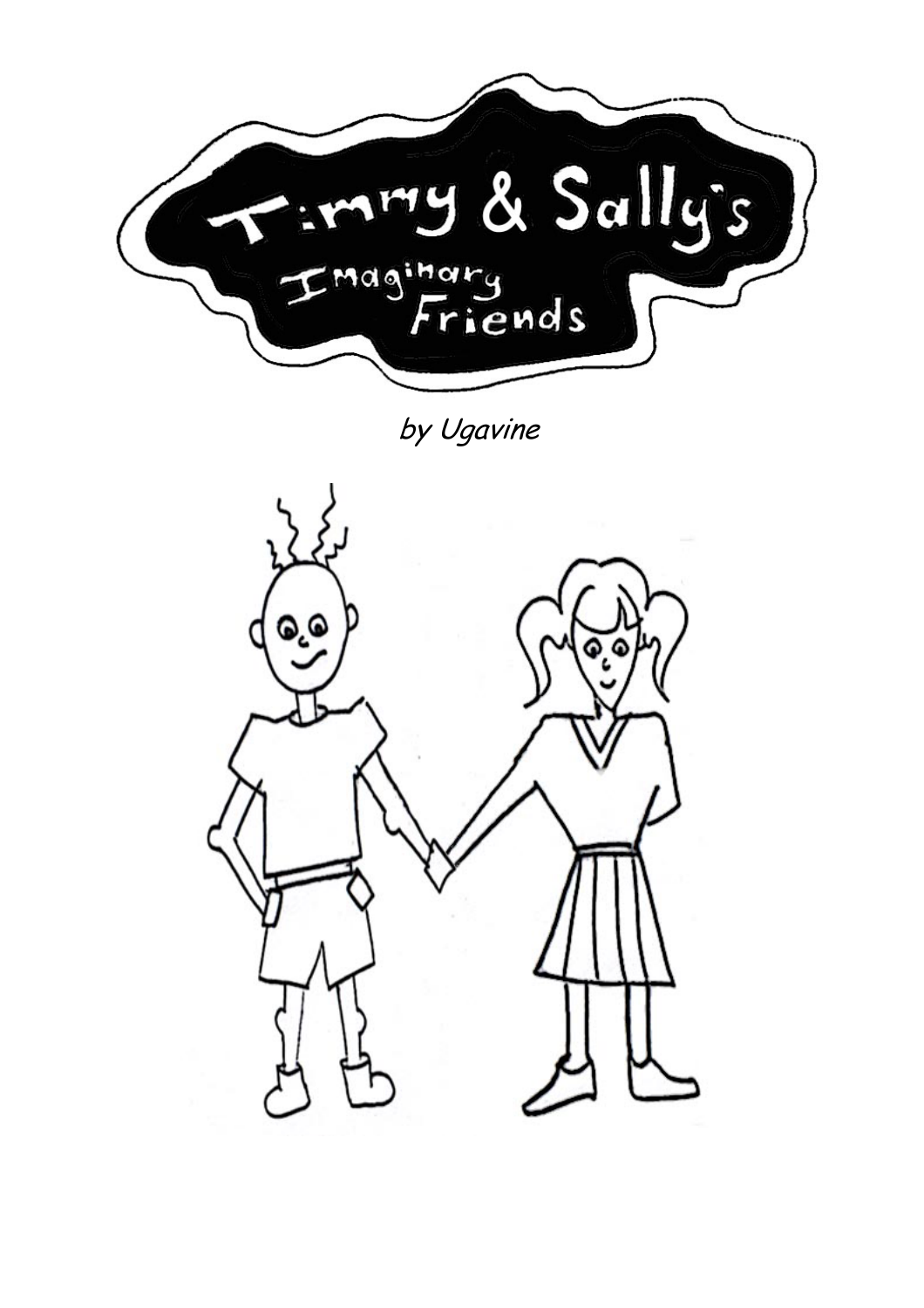# Timmy & Sally's Imaginary Friends

Timmy and Sally are seven year old twin brother and sister. They live with their Aunt in a big house in the country. It has a big garden leading to small woodland and beyond that a small hill that is ideal for picnics on a sunny summer day. Timmy and Sally have a very vivid imagination though. To Timmy and Sally they don't live in a big house, no, they live in an old castle with the Ogre, the garden is a wonderland of adventure surrounded by the dark woods leading to the Scary Mountain where the monsters live.

Timmy and Sally have lots of scary adventures, and they get into a lot of trouble. Fortunately their imaginary friends are always there to help them.

Timmy & Sally's Imaginary Friends is a Role-Playing Game for a Story-Teller (or Games Master) and one or more players. It's designed to be played as a short adventure with little planning, maybe in the back of a car on a long journey, or on a Sunday morning instead of watching cartoons. Well, okay, after the cartoons then.



# **The Game**

The Story-Teller takes on the roles of Timmy and Sally and tells their exciting tales of adventure. The Players take on the roles of their imaginary friends.

## **Imaginary friends**



Timmy and Sally's imaginary friends can be anything you can think of, although they should be the sort of imaginary friends seven year olds would have. They could be a fairy who lives in the garden, a friendly troll from the scary mountain or a friendly monster from under the bed. The imaginary friend could also have physical form such as a doll, a teddy bear, an action figure or toy truck.

It is your role to help Timmy and Sally. They are always in trouble, running away from monsters and aliens, so they need your help. But be careful, you must not upset Timmy or Sally because if you do they may stop believing in you. And watch out for the Ogre

(Timmy and Sally's aunt) because she does not believe in monsters or imaginary friends. If she sees you, you will DISAPPEAR and Timmy and Sally will have to bring you back later on. Remember, even if you're playing a monster, you're a friendly monster.

## **The Story-Teller**

As already explained the Story-Teller takes on the roles of Timmy and Sally. You describe what Timmy and Sally are doing, where they are going and what challenges they face. But Timmy and Sally are only kids so they will need help climbing the mountain, crossing the stream or fighting monsters.

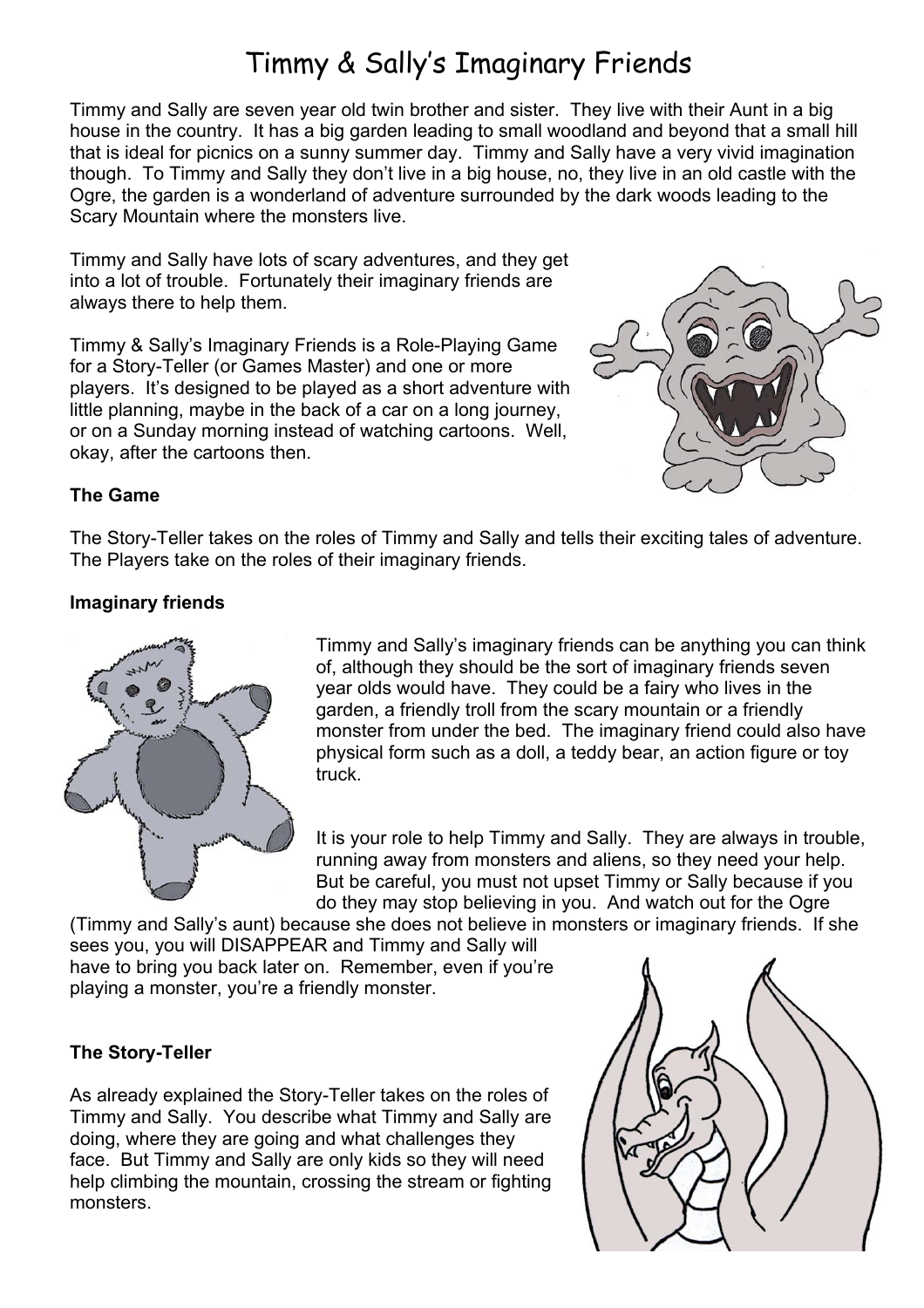The setting for Timmy and Sally's adventures should be the real world seen through the eyes of Timmy and Sally. So a cardboard box might be a monster truck, the lawnmower might be a monster robot, and the stream running through the woods is seen as a raging river with sea monsters.

The players should always be trying to help Timmy and Sally. If their character is rude or makes Timmy or Sally cry they might stop believing in them. The first time it happens have Timmy or Sally give them a warning. The next time the Imaginary Friend will disappear for five minutes. If they continue to upset Timmy and Sally their Imaginary Friend will have to go away and the Player will have to create another, nice, Imaginary Friend.

## **The Rules**

All you need is a deck of regular playing cards, although a deck of kids cards with monsters or you favourite movie on will be more fun. And leave the Jokers in, they're needed. Pen and paper, they are not needed.

Whenever Timmy and Sally's Imaginary Friends do an action that would constitute as a Challenge, anything from climbing, driving space-ships or fighting monsters, you make a Challenge Test.

# **Making a Challenge Test**

Making a Challenge Test couldn't be simpler; you play Higher or Lower with the cards.

The Story-Teller shuffles the cards and then turns over the Top card.

- The Player must then choose Higher or Lower, and the Story-Teller turns over the next card.
- If the Player was wrong the challenge has failed and the Story-Teller must say what happens as a result.
- If the Player was correct they may try again. If they get the Higher or Lower correct twice it is a good result, if they get it right three times they have an excellent result.
- If the same number card is turned over on the first turn of the card, not the second or third, then it is a fumble. Not only has the character failed the challenge but something bad happens; maybe Timmy or Sally fall and graze their knee and start crying.
- If the Player turns over the *Joker* he keeps the card and another card is turned over. If on this or any later turn he gets a Higher or Lower choice wrong the Player can give the joker back to the Story-Teller who will let the Player have another go. If a Joker is ever turned over by the Story-Teller as the starting card it is ignored and shuffled back into the pack.

**The Queen**. If a Queen is turned over at any time the challenge immediately stops because Timmy and Sally can hear their aunt calling for them; dinner is probably ready. A new test must be made by every Player to hide from the Ogre, err… aunt. If anyone fails then Timmy and Sally must go and have their dinner. Take a break and restart the story at an appropriate point.

The Story-Teller is advised to constantly shuffle the cards to keep things random, except for in the middle of a Challenge Test.